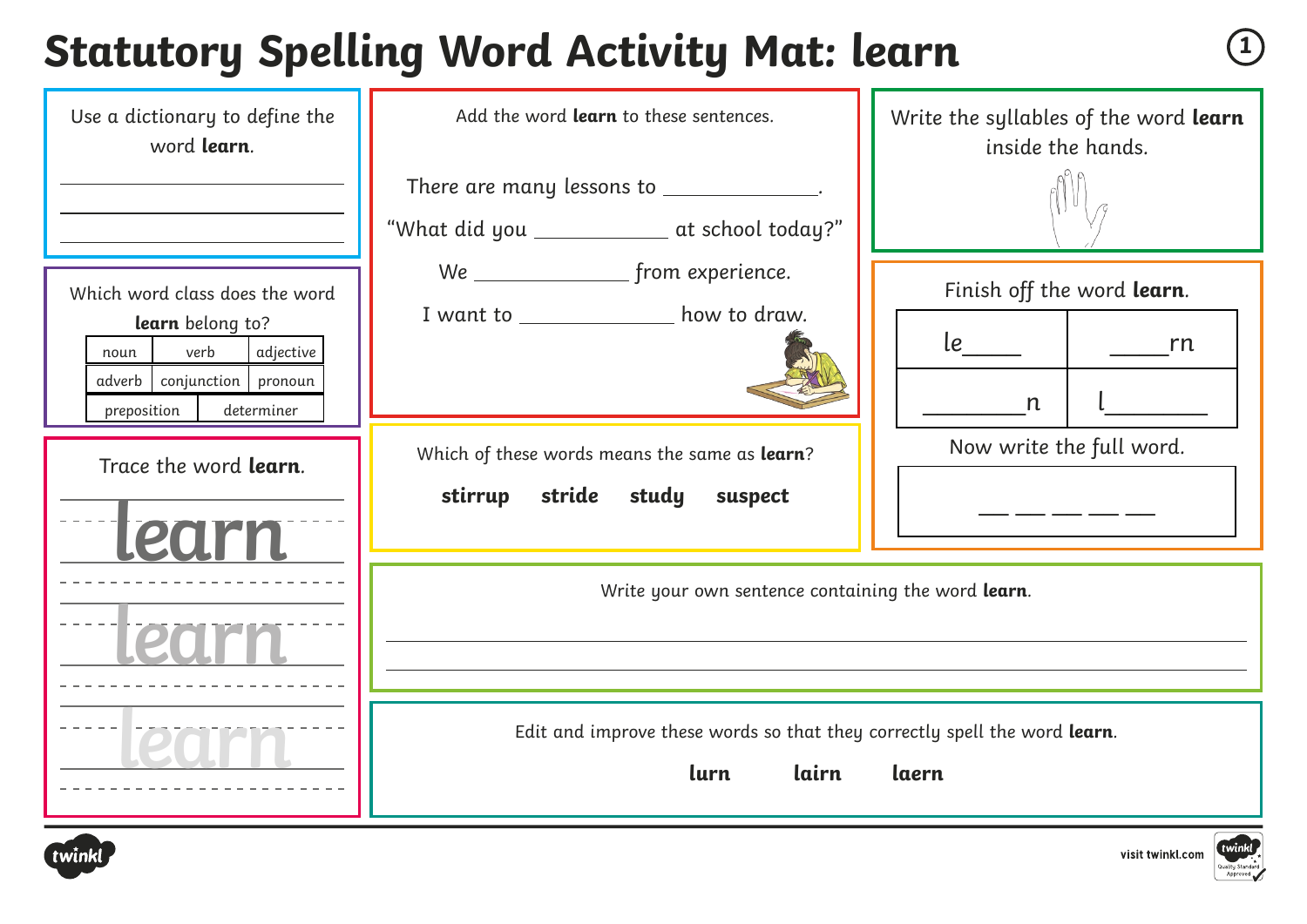# **Statutory Spelling Word Activity Mat: length <sup>2</sup>**

| Use a dictionary to define the<br>word length.             | Add the word length to these sentences.                                                                           | Write the syllables of the word<br>length inside the hands. |  |
|------------------------------------------------------------|-------------------------------------------------------------------------------------------------------------------|-------------------------------------------------------------|--|
|                                                            | "What ________________ is the table?" I enquired.                                                                 |                                                             |  |
| Which word class does the                                  | Look at the extraordinary ___________________ of it!                                                              | Finish off the word length.                                 |  |
| word <b>length</b> belong to?<br>verb<br>adjective<br>noun | We discussed it at ______________.                                                                                | _____gth                                                    |  |
| adverb conjunction pronoun<br>preposition<br>determiner    | 38 39 40 41 42 43 44 45 46 47 48 49 50 51 52 53 54 55 56 57 58 59 60 61 62                                        | le<br>th                                                    |  |
| Trace the word length.                                     | What is the longest new word you can make out of the<br>letters in the word length?                               | Now write the full word.                                    |  |
| tengtl                                                     |                                                                                                                   |                                                             |  |
|                                                            | Write your own sentence containing the word length.<br><u> 1980 - Johann Barn, amerikansk politiker (d. 1980)</u> |                                                             |  |
|                                                            |                                                                                                                   |                                                             |  |
|                                                            | Edit and improve these words so that they correctly spell the word length.<br>lenth<br>longth<br>lentgh           |                                                             |  |

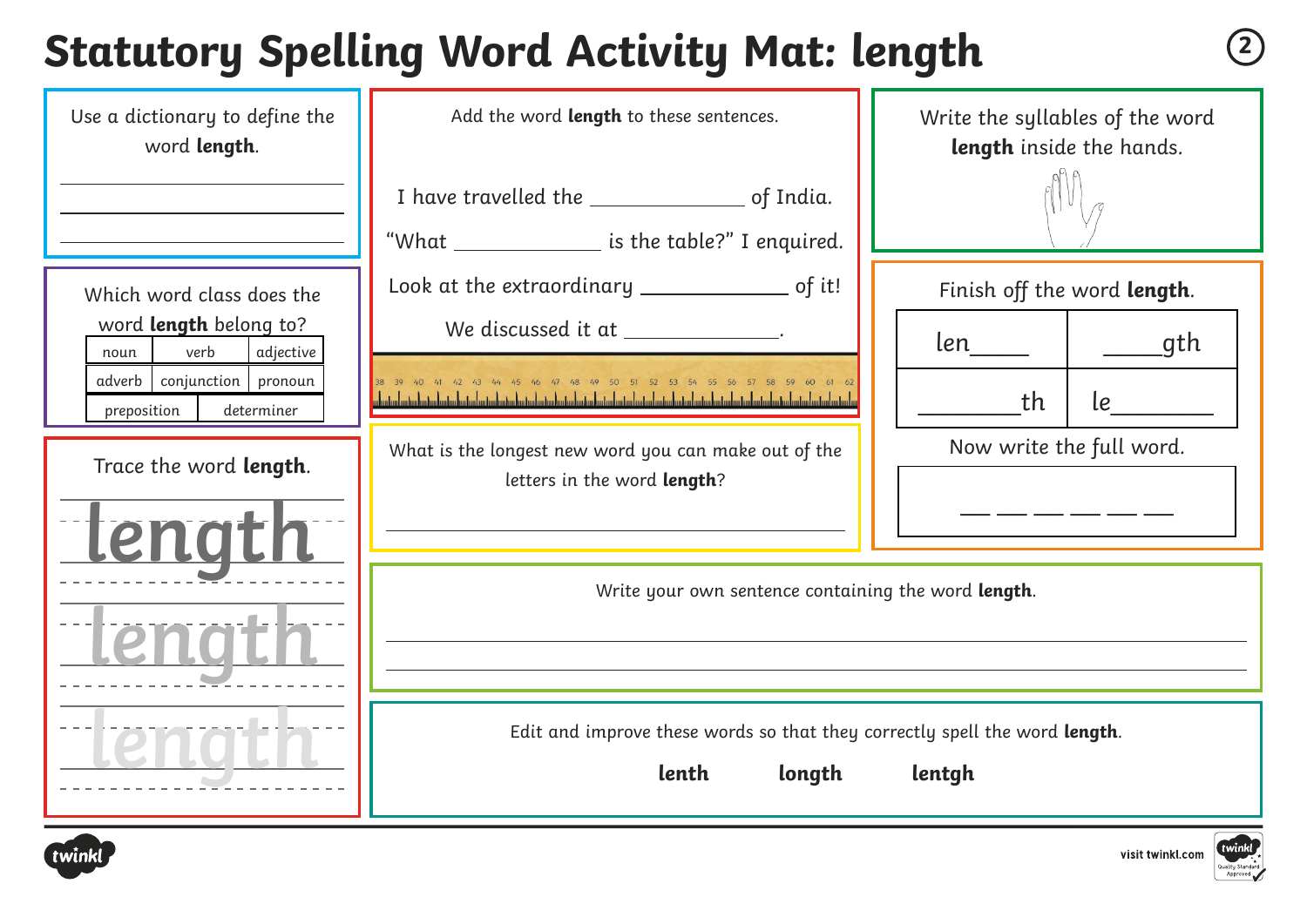# **Statutory Spelling Word Activity Mat: library <sup>3</sup>**

| Use a dictionary to define the<br>word library.                                                                                                                            | Add the word library to these sentences.<br>I have a _______________________ of records.<br>"Where is the nearest ____________?" I asked.                                                                               | Write the syllables of the word<br>library inside the hands.                           |
|----------------------------------------------------------------------------------------------------------------------------------------------------------------------------|-------------------------------------------------------------------------------------------------------------------------------------------------------------------------------------------------------------------------|----------------------------------------------------------------------------------------|
| Which word class does the<br>word library belong to?<br>verb<br>adjective<br>noun<br>adverb conjunction<br>pronoun<br>preposition<br>determiner<br>Trace the word library. | They may close the last public _____________.<br>Borrow the book from the ________<br>What is the longest new word you can make out of the<br>letters in the word library?                                              | Finish off the word library.<br>lib<br>ary<br>$\mathsf{U}$<br>Now write the full word. |
|                                                                                                                                                                            | Write your own sentence containing the word library.<br><u> 1989 - Johann Stoff, amerikansk politiker (d. 1989)</u><br>Edit and improve these words so that they correctly spell the word library.<br>libary<br>librery | liebry                                                                                 |



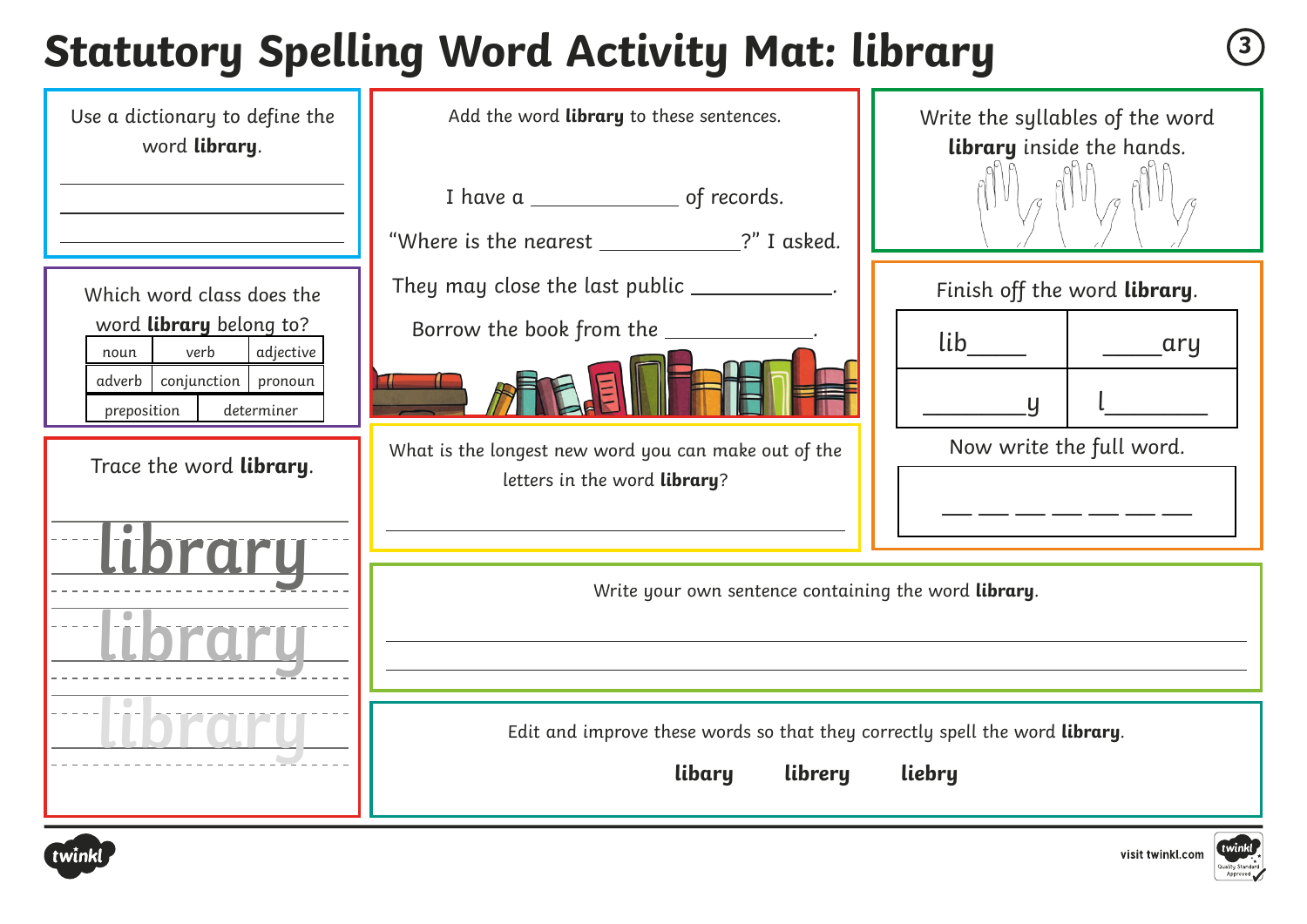# **Statutory Spelling Word Activity Mat: material <sup>4</sup>**

| Use a dictionary to define the<br>word <b>material</b> .                                                                                                  | Add the word <b>material</b> to these sentences.<br>It is a highly flammable ____________.<br>"What _______________ is this made from?"                                         | Write the syllables of the word<br>material inside the hands.       |
|-----------------------------------------------------------------------------------------------------------------------------------------------------------|---------------------------------------------------------------------------------------------------------------------------------------------------------------------------------|---------------------------------------------------------------------|
| Which word classes does the<br>word <b>material</b> belong to?<br>verb<br>adjective<br>noun<br>adverb conjunction<br>pronoun<br>preposition<br>determiner | _ possessions are not important.<br>I am not short of reading ____________.                                                                                                     | Finish off the word material.<br>ial<br>mat<br>m                    |
| Trace the word material.<br>material                                                                                                                      | Write another word that you can make out of the<br>letters in the word material?<br>muscle matter member morsel                                                                 | Now write the full word.<br><u> 1989 - Andre Jane III, martin d</u> |
|                                                                                                                                                           | Write your own sentence containing the word material.<br><u> 1989 - Johann Stoff, deutscher Stoffen und der Stoffen und der Stoffen und der Stoffen und der Stoffen und der</u> |                                                                     |
|                                                                                                                                                           | Edit and improve these words so that they correctly spell the word material.<br>materiel<br>mateerial<br>matearial                                                              |                                                                     |